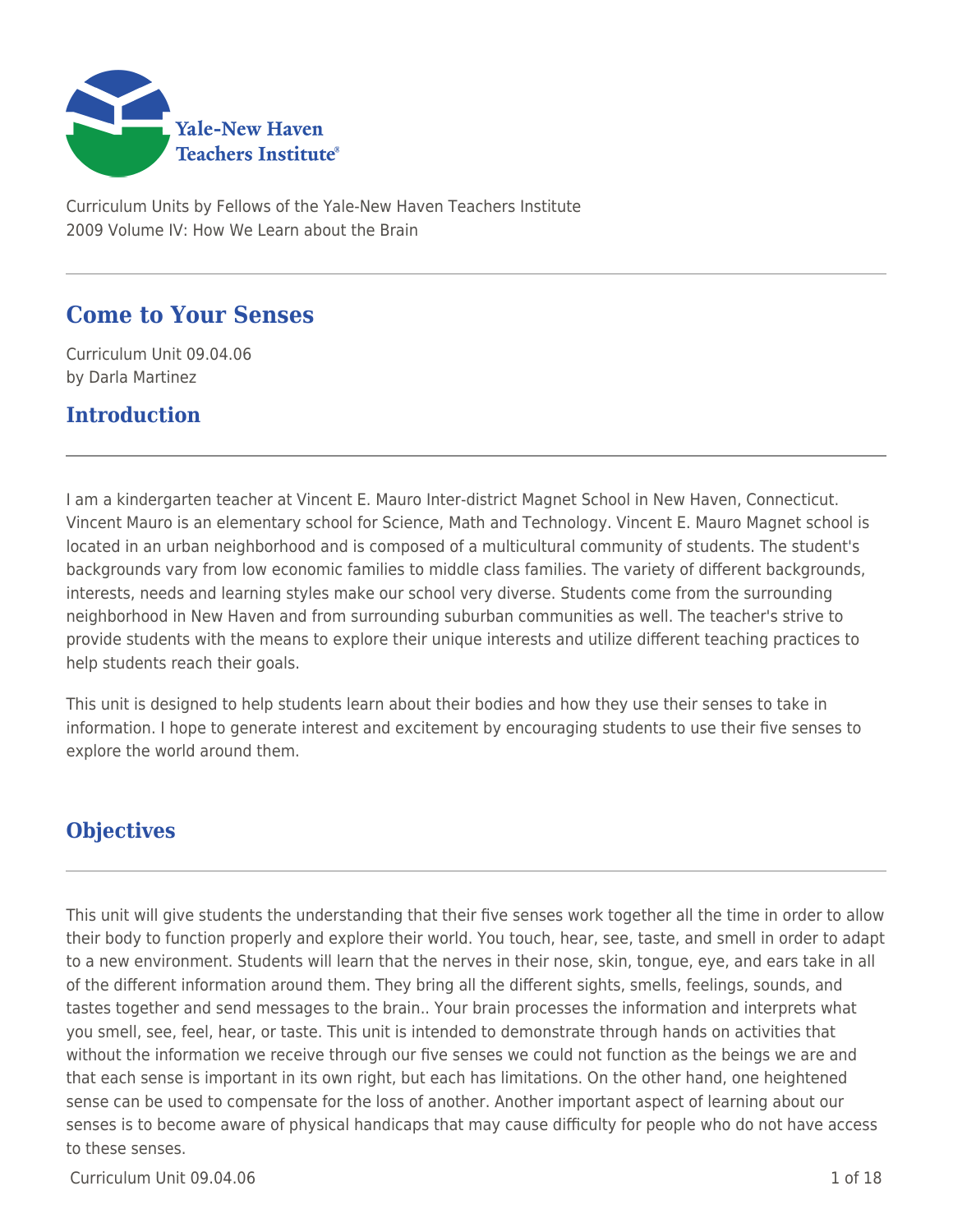# **Strategies**

This unit will use literature skills such as labeling, reading, connecting literature to science and self. It will also use math skills such as comparing and contrasting, graphing, analyzing, data collection, organization and presentation. As a pre and post-assessment, students will be tested on their ability to recognize and identify their five senses and the body part associated with each sense.

The concepts this unit covers are as follows: 1) Using the five senses to explore or learn about the world around us. Students will use their five senses and go on a sensory walk around our school. 2) Determining that objects have properties by using their five senses. Students will use their sense hearing, smelling and touch to discover the contents of sealed boxes. 3) Sorting and comparing objects by properties using our senses. Students will use their sense of touch to sort objects by texture. 4) Understanding that objects can be similar and different from each other. Students will use their sense of smell to tell the differences among clays that has different scents.

## **Classroom Activities**

The classroom activities I will use to demonstrate the key concepts of this unit follow the core idea that some properties of objects can be determined using just your five senses.

The activities in this unit are meant to answer cumulative questions that guide instruction and assessment such as; What are the five senses? How can we use our five senses to help use learn about objects? How can we transfer what we learn about one object to make predictions about other things?

## **Background Information**

What are senses? Senses are the physiological means of perception. Each being, human's or animal's nervous system has a different sensory system (organ), specific to each sense. A broadly acceptable definition of a sense is "a system that consists of a group of sensory cell types that responds to a specific physical phenomenon, and that corresponds to a particular group of regions within the brain where the signals are received and interpreted"(Wikipedia 2009, Sense).

Sight, hearing, touch, smell, and taste are usually defined as the five senses. Other senses such as; nociception (the sense of pain), equilibrioception (the sense of balance), proprioception and kinesthesia (the sense of joint motion and acceleration), thermoception (the sense of temperature differences), and magnetoception are additional categories.

#### **Lesson 1: The Five Senses (Pre-Assessment)**

Objective: The students will be introduced to the five senses and the brain's connection to them.

Curriculum Unit 09.04.06 2 of 18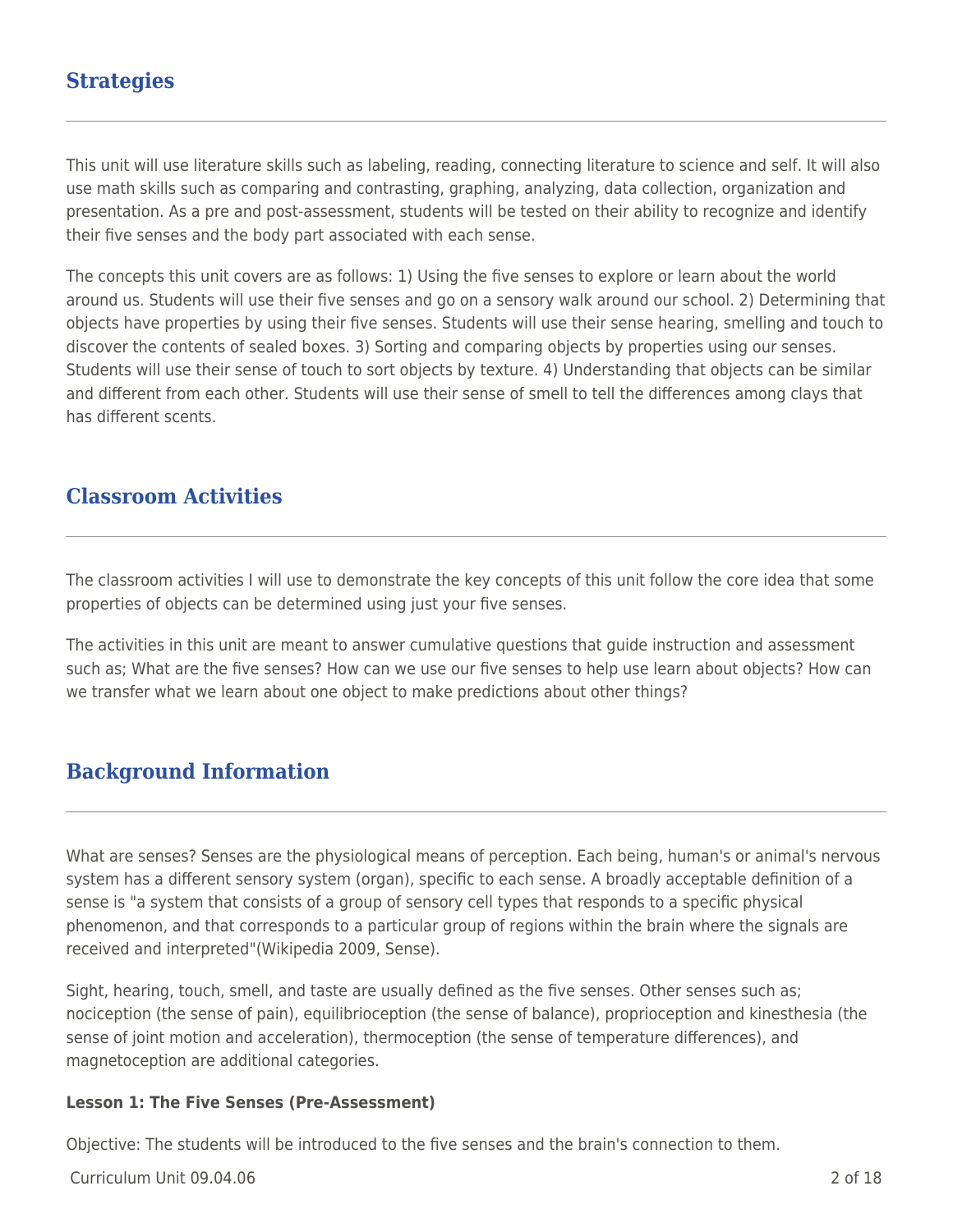Materials: Book, My Five Senses (Aliki, 1962).

Pictures and diagrams of the ear, eye nose, tongue, hand (to show touch)

Chart paper and marker

Vocabulary: See, Eye, Hear, Ear, Taste, Tongue, Smell, Nose, Touch, Feel, Skin, Brain

Procedure: As an introduction to the five senses, I will first take my students on a five senses trip around our school. I will start the trip by telling my students that we will be walking around our school both inside and out (depending on weather conditions). I will be ask them to notice what they see (using their eyes), hear (using their ears), smell (using their nose) and feel (using their hands to touch). We will not taste at this time. During the walk I will ask them questions like: Do you smell, see, hear or feel anything? If you do, can you describe it? How do you know it's what you think it is? What parts of your body helped you?

After the walk, I will review their sensory experiences with the class. I will use chart paper to record what they observed on the walk. Ask them what they learned from our trip. What did you see, hear, feel, and smell? I will record their responses under headings for each sense.

To close the lesson, I will read the book My Five Senses by Aliki to the students. We would discuss the book. I will assign the following assignment for the writing center:

Students would complete the sentence frame, "I see \_\_\_\_\_with my eyes, I hear with my ears, I feel with my hands and I smell with my nose."

Assessment: I will assess learning by asking the questions: 1. Why do we need our five senses? 2. What can we do with our senses? 3. What are the five senses and how to they help us learn? (Lesson adapted from Unit K Five Senses, 2009.)

#### Somatosensory system

The somatosensory system has receptors throughout the body, inside and out. Using these receptors for touch, temperature, proprioception (body position), and nociception (pain), the body can react to different stimuli. This information is sent to the primary somatosensory area of the cerebral cortex through the sensory nerves and tracts in the spinal cord.

There are two basic pathways in the spinal cord that carry different types of information from the body (except the head). Light touch, proprioception and vibratory sensations are carried in one part of the spinal cord. Pain and temperature information, on the other hand, is carried in another part. Somatosensory information about the face and head is carried by the trigeminal nerve, a highly specialized nerve that connects directly to the brain.

#### Sight

The ability of the eye and brain to detect electromagnetic waves within a visible range (light) is known as sight or vision. The eye's ability to perceive color (the frequency of photons of light) and brightness (amplitude / intensity - number of photons of light) are controlled by different cones in the eye (Wikipedia, 2009, Visual perception). Our eyesight or vision is the resulting perception.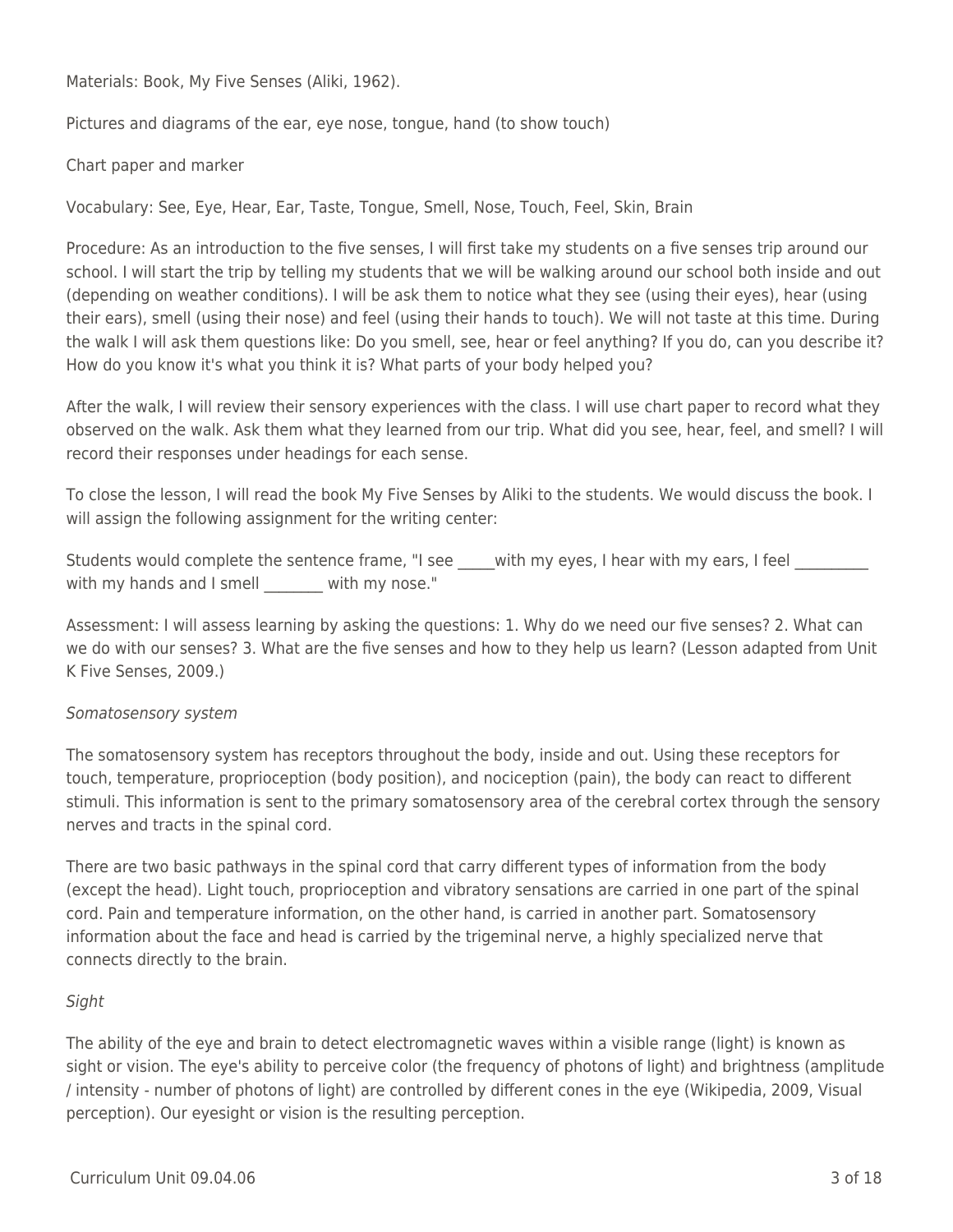#### Visual system

Humans are able to assimilate information through their visual system. In order for the eye to see, the lens of the eye needs to focus an image onto the retina, a light-sensitive membrane at the back of the eye. The retina's job is then to convert the patterns of light into neuronal signals. The photoreceptive cell in the retina detects photons of light and sends signals from the retina to the lateral geniculate nucleus in the thalamus or brainstem. In turn, this information is sent to the primary and secondary visual cortex of the brain (Wikipedia, 2009,Visual perception).

#### **Lesson 2: Out of Sight**

Objective: Students will learn about how the sense of sight orients them to their environment, allows them to interact with their surroundings and is important for everyday activities.

Materials: For the class: One large tree or cave pattern, One large animal pattern (ex. bear, squirrel or bird), Chart Paper

For each student: Blindfolds, Markers, Glue Sticks or Tape, Teacher made student journal (to record predictions and observations)

Procedure: To introduce the activity by giving each student a journal. Show them the laminated picture of the animal and the tree or cave pattern. Explain and demonstrate that they will have to put the animal in the hole of the tree or cave while blindfolded. In their journals or on individual tree or cave patterns have students predict where they think they will be able to put the animal by making a X on the spot.

Students will play a game similar to pin the tail on the donkey. Blindfold each student, turn them around two times, give them the animal and send in the direction of the tree.

Mark the student's initials on the squirrel where they first place it on the tree. Have the student record their actual placement of the animal in their journal. Continue this procedure until all students have a turn. Afterward, discuss the student's results and compare them to their predictions. Using the chart paper, make a class graph with three columns; one column for in the hole/cave, one for next to the hole/cave, and one for far away from the hole/cave. Record the class results on the graph and have students copy the class data onto their own individual graphs.

To close the lesson, I will read the book; Brown Bear, Brown Bear, What Do You See? (Martin, 1970). Following the story, we will discuss the book. This predictable rhyming text explores sight, colors, and animals in an entertaining manner. It will used to review the lesson by asking comprehension questions that assess what they have learned.

Assessment: I will assess learning by asking the questions: Why do we need our sense of sight? What can we tell about our world using sight? How does our sense of sight help us learn? What would happen if we couldn't see? What can we do to make up for not being able to see? (Lesson adapted from Delano, Gossett, Kammer, Welk & Wood, 1994.)

#### **Lesson 3: How we care for our eyes**

Objective: Students learn about ways to care for their eyes.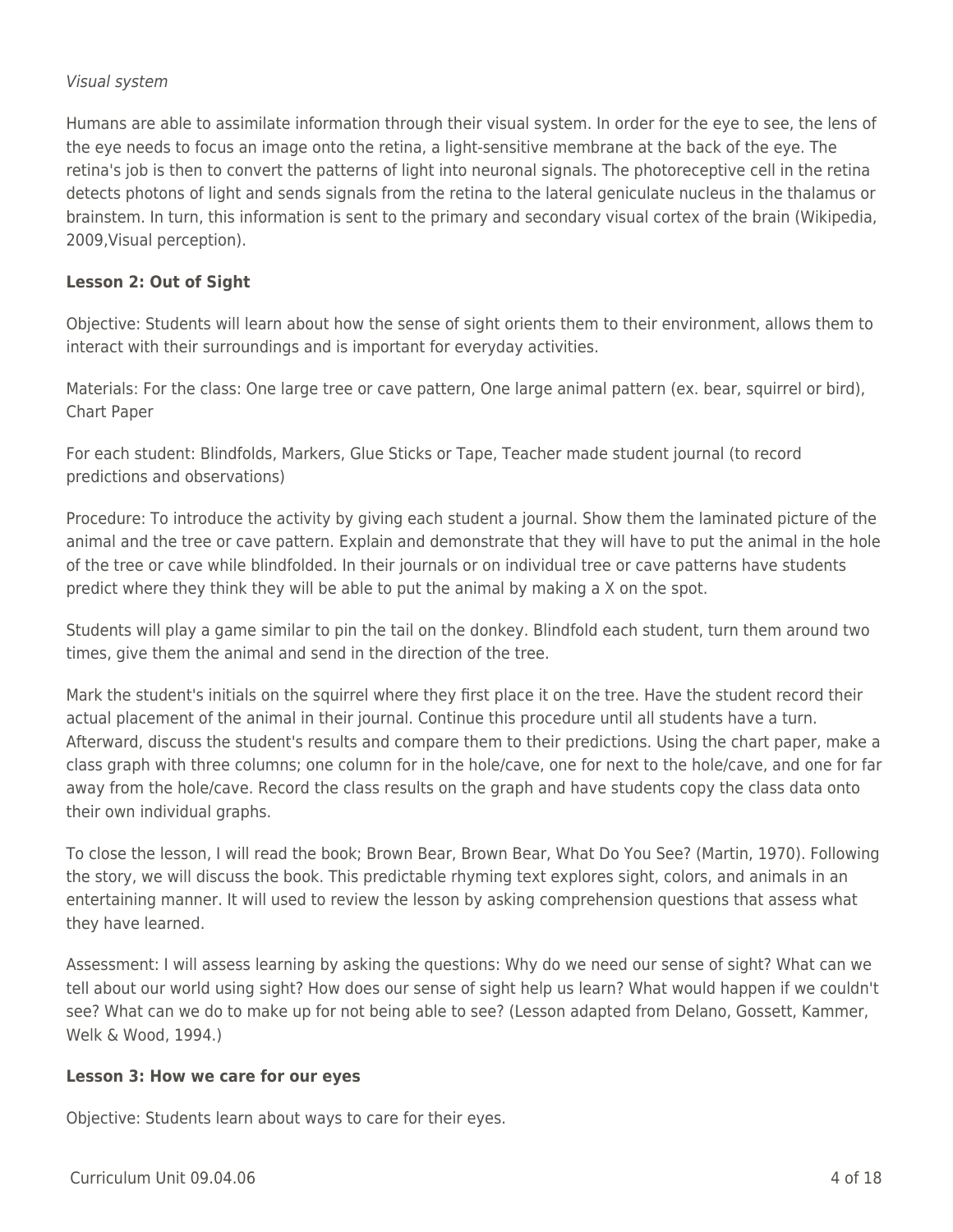Materials: Magazine photos of people wearing glasses

Procedures: Use magazine photos to make a display showing people wearing glasses, sunglasses, and eye protection. Ask: How are these pictures alike? Do you know anyone who wears glasses? Why do they wear them? (To see better.) What are some other ways we can take care of our eyes? (Protection gear, avoiding rubbing or putting anything in or near your eyes.) Who can help us take better care of our eyes? (The eye doctor or nurse.) Discuss good eye care and list examples, such as using protective gear in sports and on the playground, and avoiding dangerous toys and pointed objects. Students make a list of ways to keep eyes safe. Ask the school nurse to conduct eye exams for your class. (Lesson adapted from The Southwest Educational Development Laboratory SEDL, 2009.)

### **Hearing**

Hearing, also called audition is one of the traditional five senses. It is the ability to recognize sound by detecting vibrations in the ear. Deafness is the inability to hear. Like touch, hearing is a very specialized sense. Tiny hair fibers in the inner ear detect the vibration of a membrane. The ear detects vibrations and converts them into nerve inpulses. These vibrations are perceived by temporal lobe of the brain (Wikipedia, , 2009, Hearing).

An audiometer is used to measure the sensitivity of hearing. Hearing tests can provide accurate measurements of hearing thresholds even in unconscious subjects. Due to the technical advances in these tests, hearing screening for infants has become widespread (Hain, T.C., MD, 2008, Hearing Testing)

The hearing range for loudness (amplitude) and pitch (frequency) varies for each species. Since communication is the main use of sound, hearing is very important for survival and reproduction. Hearing can be much more acute to the range of pitches in calls and speech, in animals that uses sound as the primary way to communicate.(Wikipedia, 2009, Hearing).

Human beings are capable of hearing audio and sonic frequencies between the ranges of 20Hz and 20,000Hz. (Hz is the abbreviation for cycles per second). Above human audio frequencies is the ultrasonic range, which is used by bats while in flight to locate pray and for echolocation. Dogs can hear also hear very high ultrasonic frequencies. This is why they are able to hear a "silent" dog whistle. Whales, giraffes and elephants can hear infrasonic frequencies (below human audio) which they use for communication. Snakes can sense infrasound through their bellies (Wikipedia, 2009, Hearing).

Adults as well as children can damage their hearing and increase their risk for noise-induced hearing loss (NIHL). NIHL, which can be permanent, is caused by loud noises that last for a long time (National Institute on Deafness and Other Communication Disorders, 2009). These loud noises can damage the tiny sensory hairs cells in the inner ear. Therefore, it is very important to prevent even small hearing losses, which can affect children's success in school, in sports or other activities. As they become adults, NIHL can affect their personal relationship and job opportunities as well. Activities that can damage a person's hearing include: loud music from concerts and music players, sporting events, loud machinery such as lawnmowers and saws, gunfire, trains, planes and other vehicles, and even loud crowds like found in school cafeterias (National Institute on Deafness and Other Communication Disorders, 2009, It's a Noisy Planet, Protect their Hearing).

Adults and children can lower their risk for NIHL by following some simple habits to protect their hearing like turning down the volume on entertainment systems (e.g., MP3 players) or wearing earplugs or earmuffs in noisy environments (National Institute on Deafness and Other Communication Disorders, 2009, US Dept. of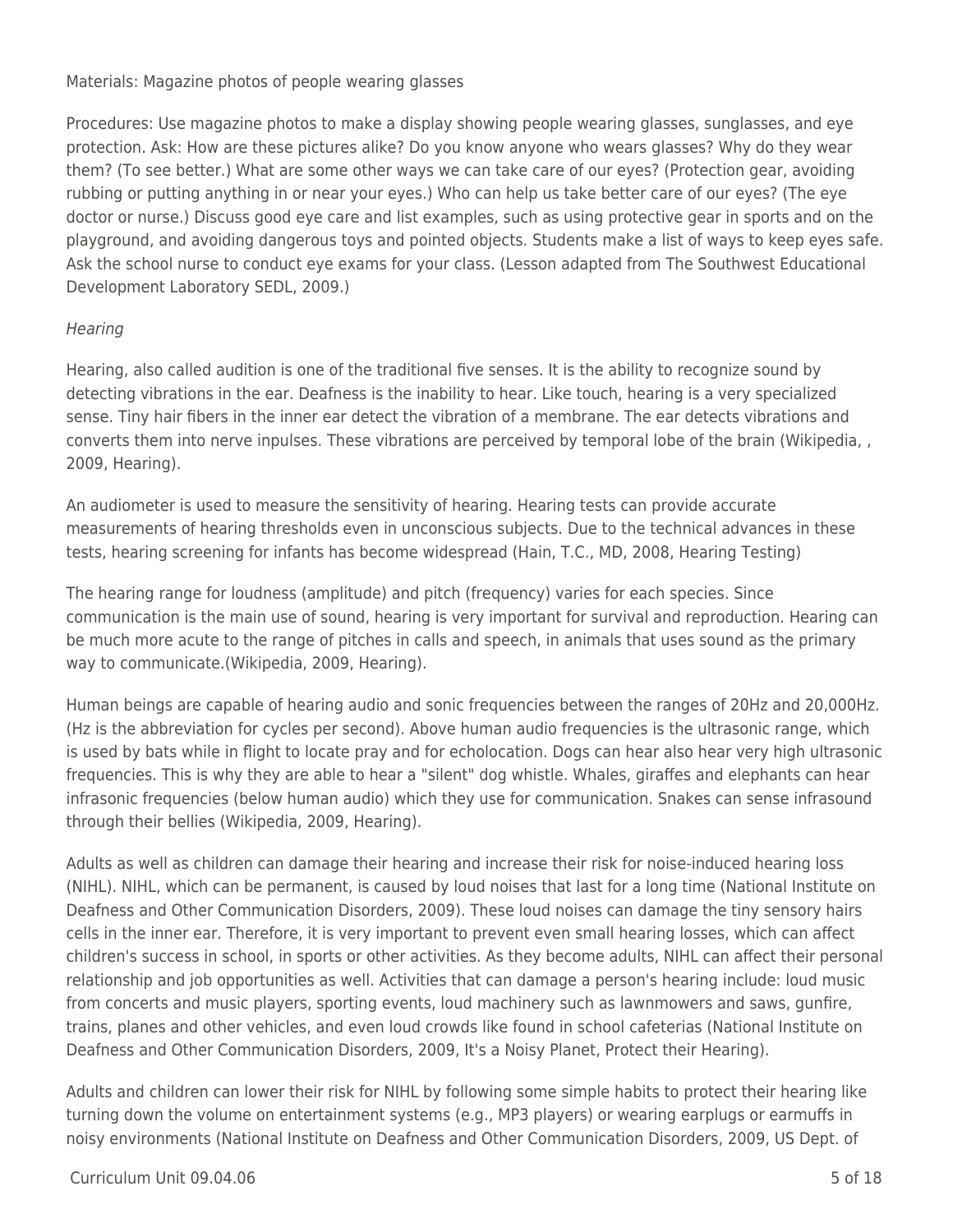Health & Human Services).

#### **Lessons 4: Secret Sounds**

Objective: Students will use their sense of hearing to focus on sounds of objects they can not see or touch.

Materials: For the class: 5 boxes with lids, 5 duplicate sets of small objects for matching (2 toy cars, 2 jacks, 2 pennies and 2 small blocks), chart paper, and optional: wrapping paper or ribbon.

Vocabulary: sound, hearing, loud, soft, high and low pitch.

Procedure: As an introduction, read a book on sounds and hearing. (see book list) Show students wrapped box and discuss how difficult it is to wait to open gifts. Ask, how could you tell what your gifts are without opening them? Help students discover which sense they could use to discover what is in the box. Allow each student to handle the box and listen to the sounds the object inside is making as the box is moved around. Ask them to identify what sound the contents make (sliding, rolling, etc). Introduce the 5 duplicate objects before asking them to identify them in the sealed boxes. Have students make a prediction as to what object is hidden. Use chart paper to record their predictions and guesses. Repeat with other objects. To close the lesson, have students open the sealed boxes and see if their predictions were correct. Discuss what clues were the most helpful in discovering the contents of the boxes. Ask, what sense did we use to figure it out? How could we make the discovery easier or harder? Extension activity: Have students create their own secret boxes to share with the class. For the writing center:

Students will complete the sentence frame, "I hear with my ears. My ears help me to....Assessment: I would assess learning by asking the questions: Why do we need our sense of hearing? What can we learn about our world with our sense of hearing? How can we protect our hearing? (Lesson adapted from Unit K Five Senses, 2009.)

#### **Lesson 5: Vibrations**

Objective: Students will learn that sound is produced when objects vibrate and that sound travels.

Materials: (Part 1)Tuning fork; pan with water; cereal flakes; rubber band; drum; radio; paper towels (Part 2) Paper-towel tubes; a ticking clock or timer; plastic tubing six feet to eight feet in length; two funnels; masking tape

#### Part 1

Procedures: To introduce the lesson, explain that when objects vibrate they create sounds. Show and demonstrate how the different objects vibrate; striking a turning fork and dip it in water; sprinkling cereal flakes on a drum, then tap the top of the drum; stretching a rubber band between two fingers and pluck it; stretch the elastic farther and pluck it again; putting your hand on the top of a playing radio. Give students some time to explore the objects and test out how they vibrate. Students then describe the sounds they hear and how the sounds change. Explain that our voices are also created by vibrations in our throat. Help students locate their voice box (larynx) by putting their fingers on the front of their throat. (Be careful that you don't press hard). Have students make a sound and describe what they felt as the noise was coming out. To conclude the lesson, ask: What did you feel when you touched the turning fork after you hit it? What did the rubber band do when you plucked it? What did it do when you stretched it farther and then plucked it? How do vibrations change sounds? What was each one of these objects doing as it was making a sound, including your throat? (Adapted from Unit K Five Senses, 2009.)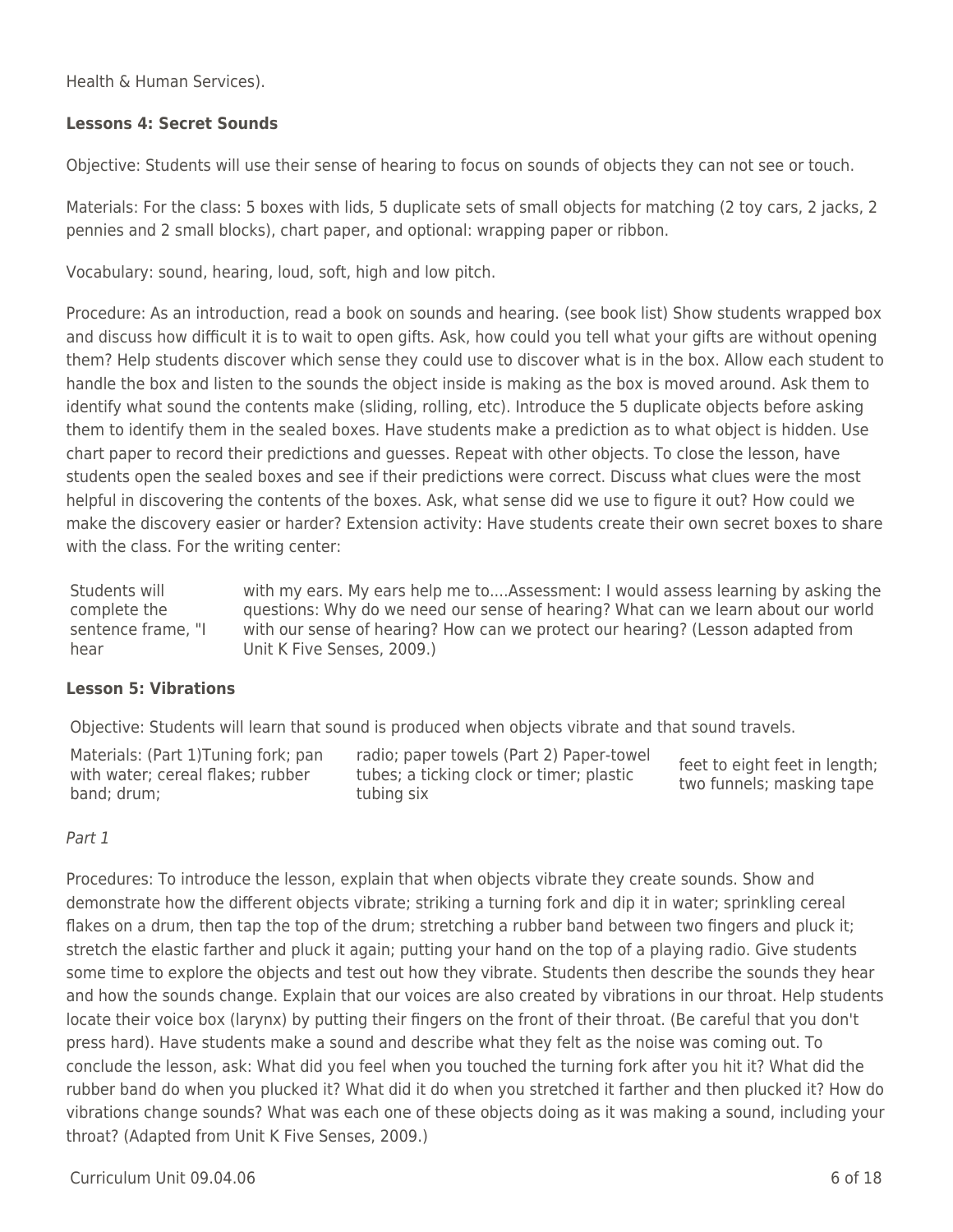### Part 2

Procedures: Before the lesson, you will need to set a ticking clock or timer on one side of a wooden table and put one opening of a cardboard tube on the other end of the table. Have students take turns holding an ear to the other end of the tube to hear the ticking coming through the tube. To each end of the plastic tubing attach a funnel, using masking tape. Explain to students that the ear is something like a tube with a funnel. Sound comes in through the outer part of the ear, which is like the funnel, and travels through a tube called the auditory canal. Before using the tube, have student partners stand six to eight feet apart while one whispers a message to her/his partner too quietly for the partner to hear. Then, one partner whispers the message into one of the funnels while the second child listens through the other end. Partners take turns listening and whispering. To conclude, ask the students to list every object that was vibrating to make the sound heard. Discuss that when the students whispered without the aid of the funnel, the sound was not loud enough to be heard from that distance. The sound waves also traveled through the air and though the funnel. (Lesson adapted from Unit K Five Senses, 2009.)

### **Lesson 6: Warning Vibrations**

Objective: Students will learn that sounds can warn us of danger.

Materials: Sticks; balls; bells; audio tape of sounds of the siren, cry for help, fire bell, etc.

Procedure: Before the lesson, hide several objects (sticks, balls and bells that produce sound) behind a box or board. One at a time, use the objects to make sounds and have students try to guess what is making the sound. Play the audio tape of the sounds of the siren, cry for help, etc. and ask students how these sounds are alike? Guide them to understand that people are in danger and our sense of hearing helps us detect that danger. Ask: If you couldn't hear, what are some ways you could detect danger? (Sound vibrations and other senses, like smell and sight) (Lesson adapted from Unit K Five Senses, 2009.)

### Taste

Taste also known as gustation is one of the two main chemical senses. Receptors or buds on the tongue can detect at least four different types of tastes. In humans, these receptor cells or taste buds are found on the surface of the tongue, along the soft palate, and in the epithelium of the pharynx and epiglottis. (Wikipedia, 2009, Taste-Ofaction.) The receptors for sweet, salt, sour, and bitter tastes are found on different regions of the tongue. Sweet tastes are concentrated on the tip of the tongue, salty and sour tastes on the sides and bitter tastes on the back (see figure below) (New World Encyclopedia-Sense, 2009) and (Nature Neuroscience, 2000).

Taste is made up of different components: flavor, the sensation of food in the mouth; texture and temperature, and food's smell. The brain's perception of flavor is closely related to the smell of food as well as taste. The texture of food is detected by mechanoreceptors in the mouth and foods temperature is detected by the mouth's thermoreceptors. The olfactory epithemlium in the nose detectes the food's smell.

As we age our sensitivity to taste can change. Babies are very sensitive to different foods because of the amount of taste buds on their tongue, sides of their mouth, and roof.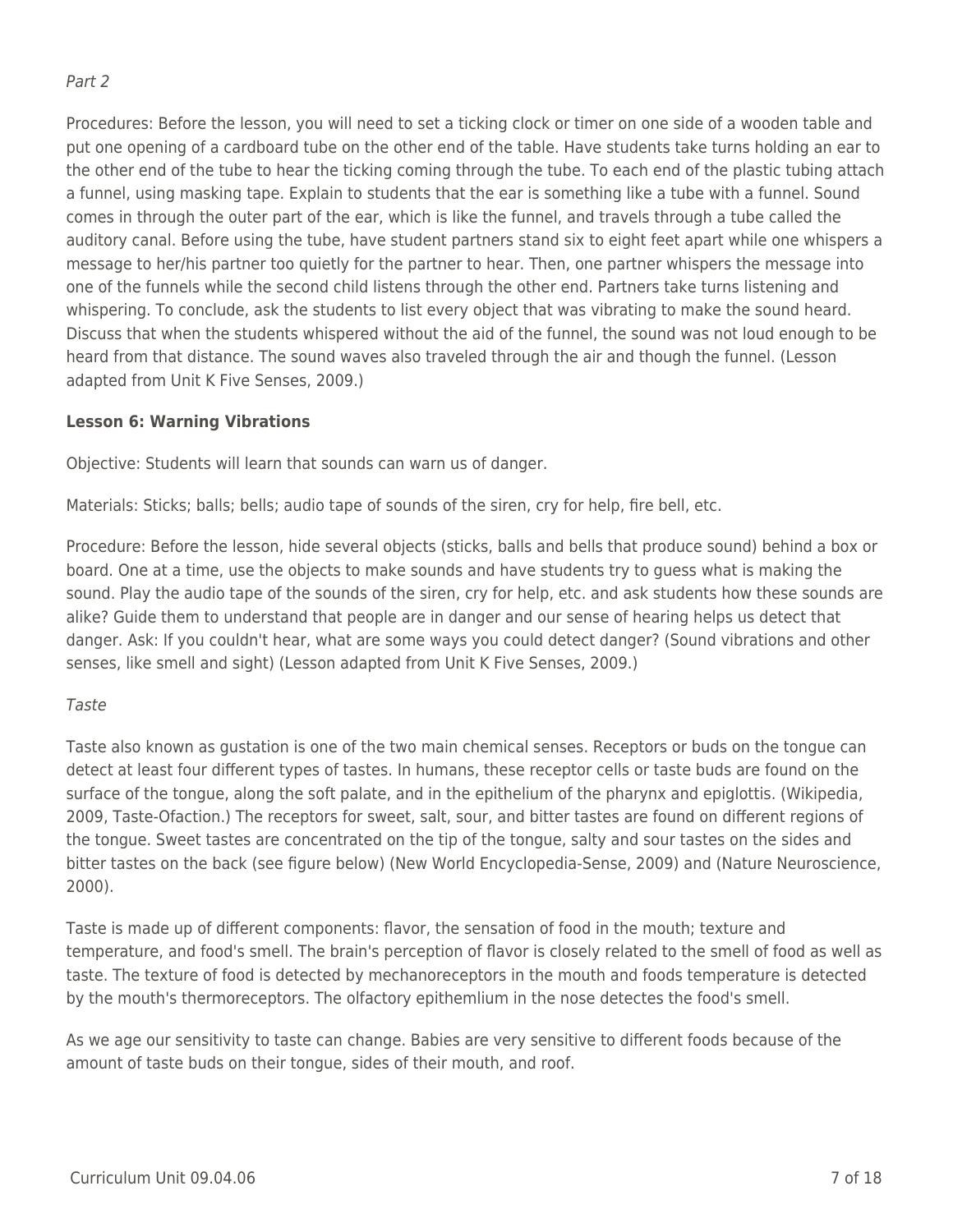

Taste buds become less sensitive, as we get older, because the taste buds we were born with begin to disappear from the sides and roof of our mouths. This can mean that we will be more likely to eat foods that were too strong for us when were young. Sour

Areas of taste on the tongue (The tip of the tongue is at the bottom of the image.)

#### **Lesson 7: What's the Flavor?**

Objective: The students will learn that they taste different flavors on different regions of the tongue.

| Materials: A variety of food samples; water; paper food); chart paper; box of toothpicks; markers; |                                        |
|----------------------------------------------------------------------------------------------------|----------------------------------------|
| cups (one for each type of                                                                         | blindfolds; diagram of areas of taste. |

Procedure: Prior to the lesson, determine if there are any known food allergies. To begin, read a book on taste from the reading list. Display the diagram of the four taste regions of the tongue for reference. Explain that students will be blindfolded and asked to taste different flavors on different regions of their tongue. Demonstrate by using a student volunteer to model the placement of the food samples on the tongue. Using a toothpick, place a small amount of one type of food on one region of the tongue. Students can refer to the diagram of the tongue for help. The blindfolded student judges the taste with the mouth still open so the food sample is not spread to other regions of the tongue. Students record the judgment each time. Rinse the mouth with water between tastes. After placing the first food type on all four regions of the tongue and recording the taste differences, continue to taste the next food. When finished testing, the partner performs the test the same way. To conclude: Students draw a diagram of the tongue and write about the flavors the tongue tastes. (Lesson adapted from Unit K Five Senses, 2009.)

#### **Lesson 8: The Nose Knows**

Objective: The students will understand that the nose plays and important roll in the flavor of food.

Materials: Foods to taste: fruit or vegetable slices, baby food, jelly beans and blindfold. Procedure: Prior to the lesson, determine if there are any known food allergies. To begin, explain that our sense of smell is very important to our sense of taste. Tell students that we will test how our taste is affected when we can't smell. To demonstrate this, blindfold a student and have them hold their nose. Have the student taste a pear or apple slice. Ask: Can they tell the difference between the two slices? Baby foods and Jelly beans are also good comparison items because they come in a variety of flavors and they have the same texture. The advantage of using the baby foods and jelly beans is the blindfolded person will not be able to use touch information to distinguish the different items. To conclude: Ask, How did they use to taste to determine what food they were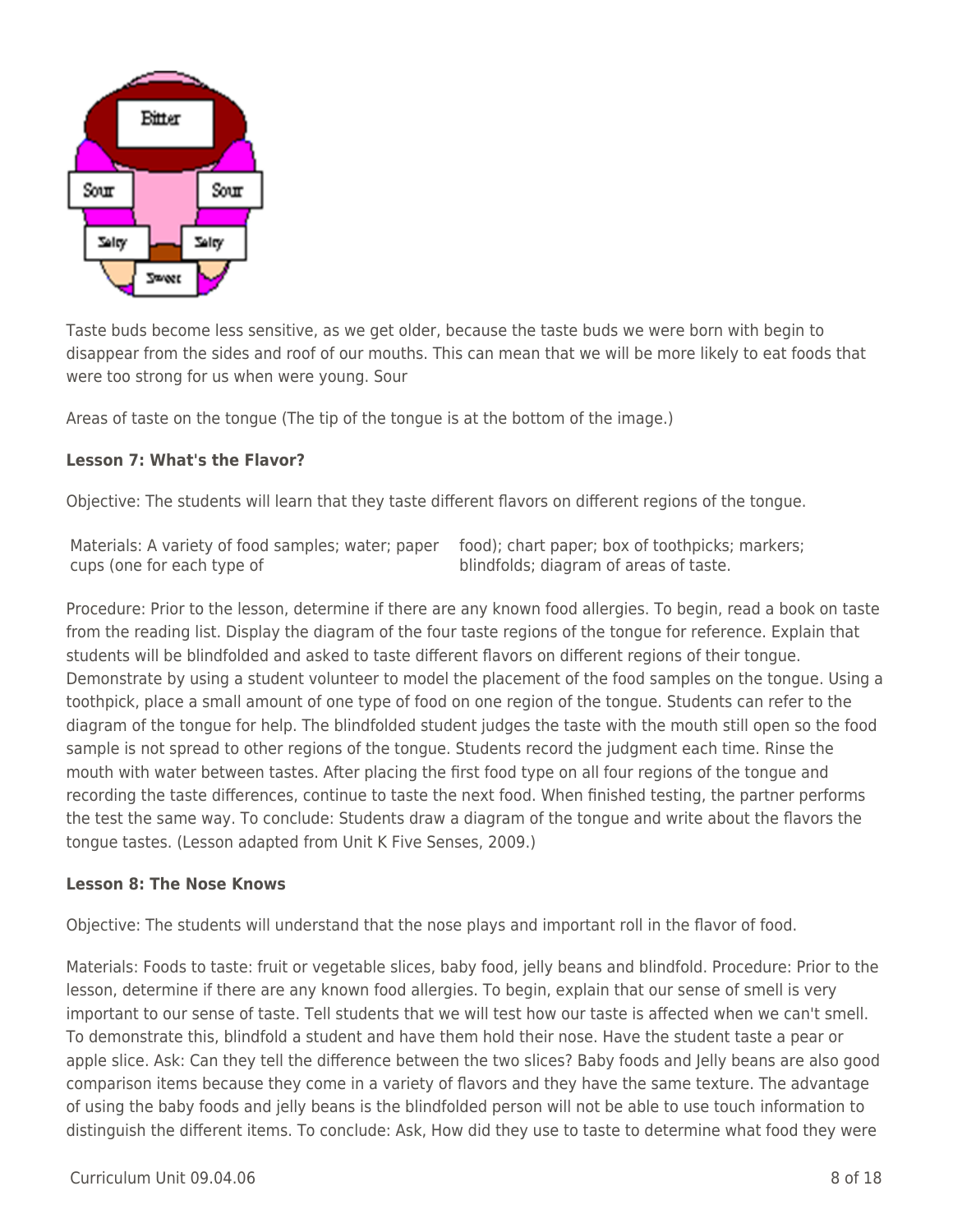eating? Do you think it would be easier to determine if they could see? How does not seeing effect their sense of taste? (Lesson adapted from Neuroscience For Kids, 2009,Taste-Gustation.)

### **Lesson 9: Doesn't Always Believe What You See**

Objective: Students will become aware of how the sense of taste is affected by their sense of sight.

Materials: For the class, 4 clear zip lock type plastic bags (numbered 1-4), 1/2 c. salt, 1/2 c. flour, 1/2 c. powdered sugar, 1/2 c. granulated sugar, water, chart paper and markers. For each student, magnifying glasses, plastic spoons, paper plate (divided into 4 sections)

Procedure: Prior to the activity, determine if there are any known food allergies and set up bags by putting 1/2 cup of salt in bag #1, 1/2 cup of powered sugar in bag #2, 1/2 cup of flour in bag #3, and 1/2 cup of sugar in bag #4. Show the class the four bags and ask students to look at each bag and try to guess the contents of the four plastic bags. Record students' predictions on chart paper. Ask: Can you tell what is in the bags just by looking at them? What other senses can help us tell what's in the bags? How can we tell if they are different if they look alike? Give students plastic spoons, quartered paper plates and water. Instruct students to put 1/2 tsp. of each substance onto their plates, one in each section. Assist students if necessary. Have students take a closer look at the different substances using magnifying glasses. Discuss in more detail what each substance looks and smells like. Have students then taste each substance sipping water in between tastes. Ask: What do you think the substance is? What sense did you use to decide? (taste) Did any substances taste the same? (salty, sweet) What part of your body did you use to decide? (tongue/mouth) How does your tongue help you taste? (review taste buds) Show class a map of taste buds on a tongue. To conclude, review the experiment and discussion. Make sure students understand that this was a safe experiment but, students should never taste anything they don't know when adults are not there. (Lesson adapted from Unit K Five Senses, 2009.)

### Smell

Smell, also known as olfaction, is the other chemical sense. But different from taste, hundreds of olfactory receptors, on millions of olfactory cell, bind individual molecular features. The different features of these odor molecules are able to turn on or off receptors. The combination of signals makes up our perception of smell. The olfactory system, in the brain, processes all the different smells. Unlike most other neurons, the olfactory receptor neurons in the nose are able to regenerate after they die. Anosmia is the term used for the inability to smell. (Wikipedia, 2009, Sense)

### **Lesson 10: Mystery Scents**

Objective: Students will become aware of the information given to them through the sense of smell and how other senses affect the sense of smell.

Materials: For the class; extracts (peppermint, lemon, orange), clay dough (see recipe below), red food coloring, chart paper. For each student; white paper.

Procedure: Prior to activity, make several batches of clay dough recipe. Each recipe makes 5 balls of clay about the size of a tennis ball. You will need 3 balls for each group of 6 students.

Clay Dough Recipe: 3 c. flour, 1 1/2 c. salt, 3 c. water, 2 tbs. oil, 3 tsp. cream of tartar.

Cook over low heat, stirring constantly until mixture is the consistency of mashed potatoes, and it begins to

 $C$ urriculum Unit 09.04.06  $\qquad \qquad$  9 of 18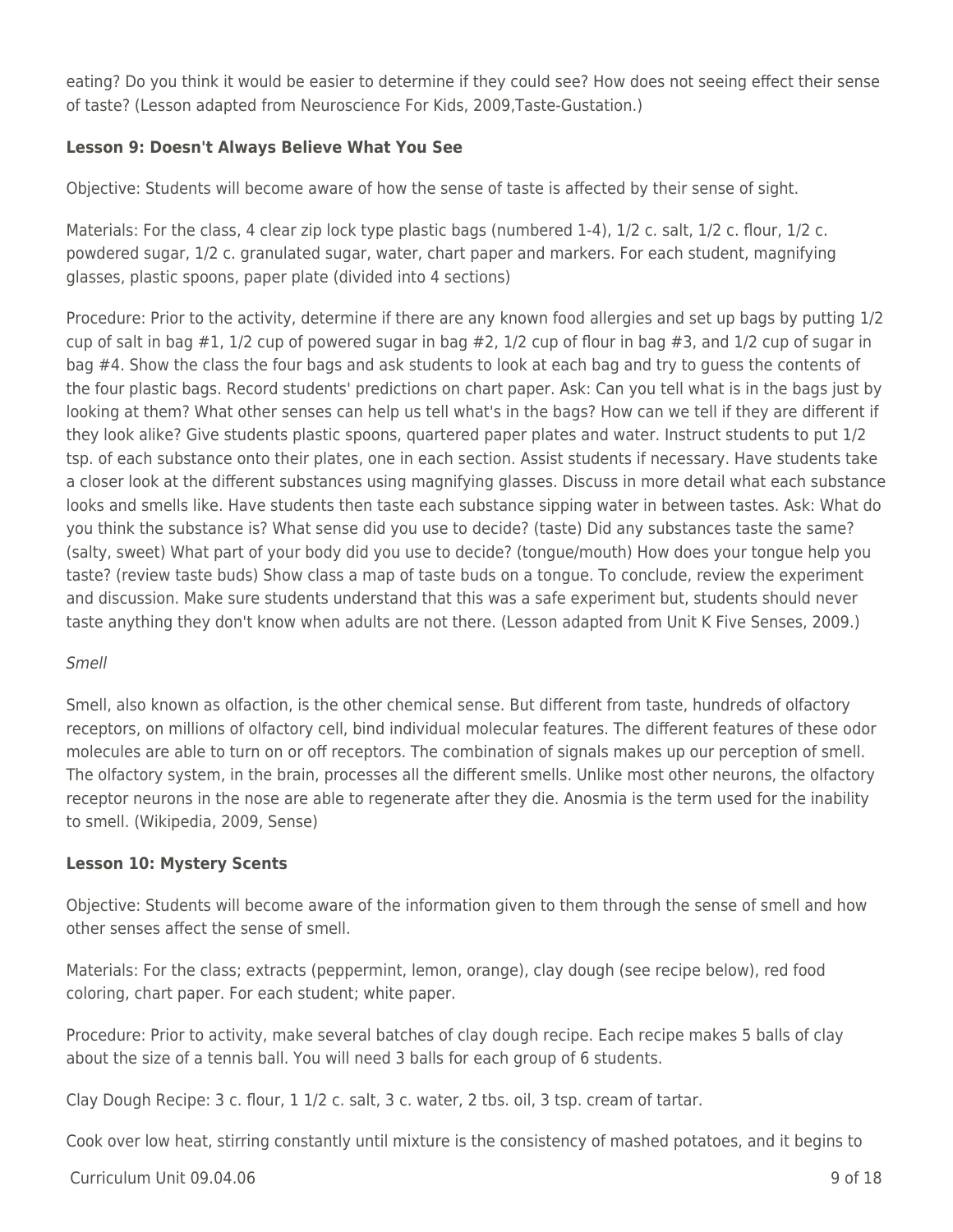"lump." Remove form heat and knead, until a dough-like consistency is reached. Divide dough into balls the size of tennis balls. Color one tennis-ball sized portion for each group with red food coloring and scent it using lemon extract.

Introduce the uncolored, unscented clay dough to each group of students. Have them look at and touch each of 3 balls to understand that they look and feel the same. Make a "well" in each of the balls and put 3-5 drops of one of the extracts into the "well". Kneed the clay to spread the scent. Follow the same procedure for the other 2 balls using different scents. Give each student a piece of paper. Tell them to fold it in half and then fold it in half again so they have 4 spaces. Have them number the spaces 1-4. With one ball of scented clay, pinch off enough to give each student in the group a walnut-sized piece. Tell each student to place this piece of clay in the first space on their papers. Do the same with the other balls of clay. Make sure students do not mix the pieces of clay together. Have students smell each piece of clay and record their guesses on the chart paper. Show students the clay dough that was colored and scented. Ask them to predict what the scent will be by simply looking at it. Record their predictions. Then give students a walnut-sized piece to smell. Have them place it on the fourth space on their papers. After the activity, ask students if all the clay looks the same or different? How can we tell the difference between the clay that looks the same? What sense did you use to name the scent of the clay? Does your sense of smell or your sense of sight tell you what the scent of an object is? If an object seems to be the wrong color, does it confuse our sense of smell? As an extension activity, color additional samples of clay a color that would be confusing with the scent added. To add sense of taste to the activity, use non-flavored gelatin. Add extract to the unflavored gelatin, and add food coloring that would confuse the students. For example: green-colored gelatin with orange-flavored extract. (Lesson adapted from Delano & Gossett et al.,1994.)

#### Touch

The sensory modalities such as touch, temperature, proprioception (body position), and nociception (pain) are part of the somatosensory system. The skin and epithelia, skeletal muscles, bones and joints, internal organs, and the cardiovascular system are covered with sensory receptors.. Using different receptors; thermoreceptors, mechanoreceptors and chemoreceptors, the sensory system is able to react to diverse stimuli. Sensory nerves travel through tracts in the spinal cord and into the brain allow transmission of information from the receptors. The somatosensory area in the parietal lobe of the cerebral cortex is primarily responsible for processing.

The system works when a specific stimuli such as heat triggers a sensory neuron; this neuron passes to an area in the brain corresponds to that area on the body allowing the processed stimuli to be felt at the correct location. A homunculus is the mapping of the body surfaces in the brain and is essential in the creation of a body image. This is represented by a disfigured human with disproportionately huge hands, lips, and face in comparison to the rest of the body. Areas of the body with more sensory connections to the brain are represented as being larger on the homunculus.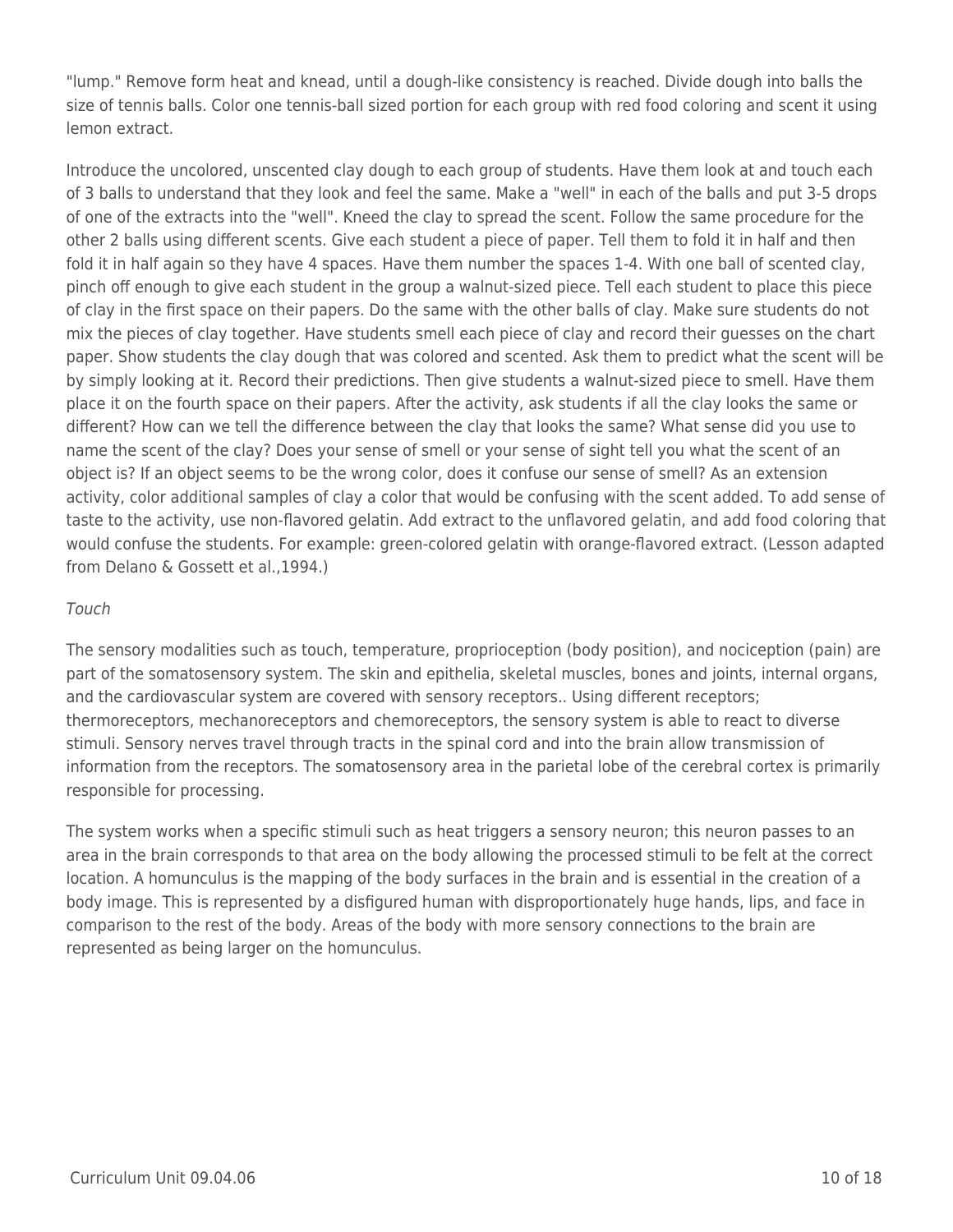

Sensory cortical homunculus in primary somatosensory cortex.

Cortical homunculus. (2009, June 5). In Wikipedia, The Free Encyclopedia. Retrieved 16:42, June 5, 2009, from http://en.wikipedia.org/w/index.php?title=Cortical\_homunculus&oldid=294602910

### **Lesson 11: Touch and Tell**

Objective: Students will identify and isolate the sense of touch from sight and hearing. Materials: A cardboard box or pillow case, socks, scissors (to cut socks), tape (duct tape is best), decorations for the box: drawings, pictures, objects to put in the box or bag, Things to try: familiar objects: cup, spoon, ball, block, sponge, fruit, sponge, rock, cotton ball, leaf, pinecone, feathers. Difficult objects: wood letters, wood numbers, foil, peanuts, bar of soap, sponges cut up in similar and different shapes, plastic cut-out bath letters and animals (the kind that you can throw into the bathtub) and, gloves (for the glove treatment portion of the experiment).

Procedure: To begin the lesson, you will make a "Brain" Box by using a cardboard box a little larger than a shoebox. Cut a hole big enough to put your hand through, on one side of the box. Cut off the toe of an old sock to make a tunnel from the hole outside the shoe box. Tape the sock to the outside of the box to secure. Students can paint or decorate the outside of the box. The objective is for students to put their hand in the box and try to guess what they are feeling without seeing. Another option is to make a "Brain" bag, using a pillowcase with an elastic band to close off the opened end. To challenge the students, place several objects in the box or bag at once. Ask students if they can name the objects inside. Discuss the texture of the objects: smooth, rough, bumpy, soft, hard, etc. Students use identical objects to try to identify the object they are feeling. For the glove treatment activity, have students put on a pair of gloves such as dishwashing, latex or work gloves. To reduce the tactile (touch) information, have student try the activity while wearing the gloves. (Lesson adapted from Neuroscience Site for kids, 2009, Touch-Experiments.)

### **Lesson 12: Head, Shoulder, Knees and Toes...**

Objective: Students learn about the sensitivity of different parts of the body.

Materials: Blindfolds, different objects: tennis ball, eraser, candle, rock, sponge, pine cone.

Procedure: Explain to students that they will use their sense of touch to guess what objects are using different parts of their bodies. Gather several different objects with interesting shapes, sizes and textures. To begin, group students into partners and ask one student to close their eyes (or use a blindfold) and have their partner touch the items to different parts of the person's body, for example touch a tennis ball to their head, shoulder, knee, back, finger, hand and foot. Ask students if they can identify the object. How difficult is it? Is it easier to identify objects using one part of their body than another? Which body part is easiest to tell what the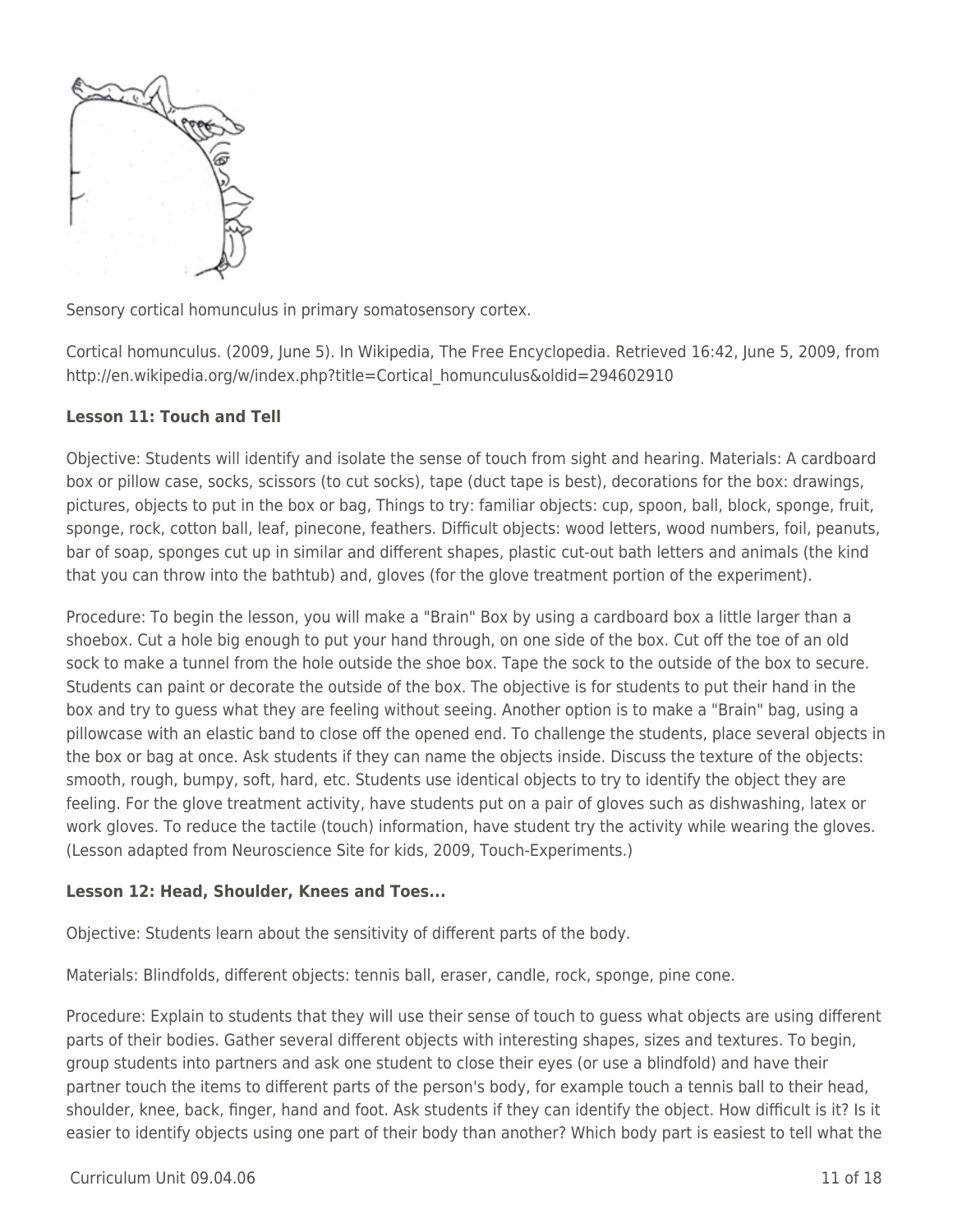object is?

(Lesson adapted from Neuroscience site for kids, 2009,Touch-Experiments.)

### **Culminating Lesson 13: Sense-able Picnic (Post-Assessment)**

Objective: Students will construct a book which encompasses their understanding of all five senses.

Materials: For the class; stapler, chart paper and marker. For each student; teacher made sense-able picnic book, markers, crayons, or colored pencils, scissors and glue.

Procedure: Prior to activity; make a chart entitled Our Sense-able Picnic and make columns for each of the 5 senses at the bottom. Prepare materials for students to create a My Sense-able Picnic Book using the phrases; In my picnic basket, I see ( I hear, I smell, I taste, and I feel). To introduce the activity, show the class the chart and tell them that you are going to go on a pretend picnic. This picnic will be a five senses picnic. Ask them to brainstorm foods they might take on the picnic which they can see, hear, smell, taste, and touch. Record their responses on the chart as students describe the senses they would use to experience the food items on the picnic. Introduce the Five Senses student books. Tell them that they have to include one item for each of the five senses, all the items must be edible, and they all must fit into a picnic basket. Have students assemble their books by stapling the pages together. Have them draw two pictures of each of the foods they have decided to pack. One picture is for the book and one for the class graph. Direct students to complete the sentences on the pages of the book. They can do this by writing in or drawing a food for each sense. After sharing the items that appear in the books, begin the process of graphing using a five senses column bar graph using the second set of pictures they drew. Guide students to generalize that each of the five senses (with a few exceptions) can apply to any food that could be taken on a picnic. Afterwards, tally and discuss the results. Compare their results to their original predictions. Ask: Did anyone put the items from our brainstorm list in their books? How could you tell? Which sense do you think is the most important when going on a picnic?

Extension activity: Have each student bring a snack item to school. Chart or graph what was brought, then go on a "snack picnic". (Lesson adapted from Delano & Gossett et al.,1994.)

# **The Brain's Connection to your Senses**

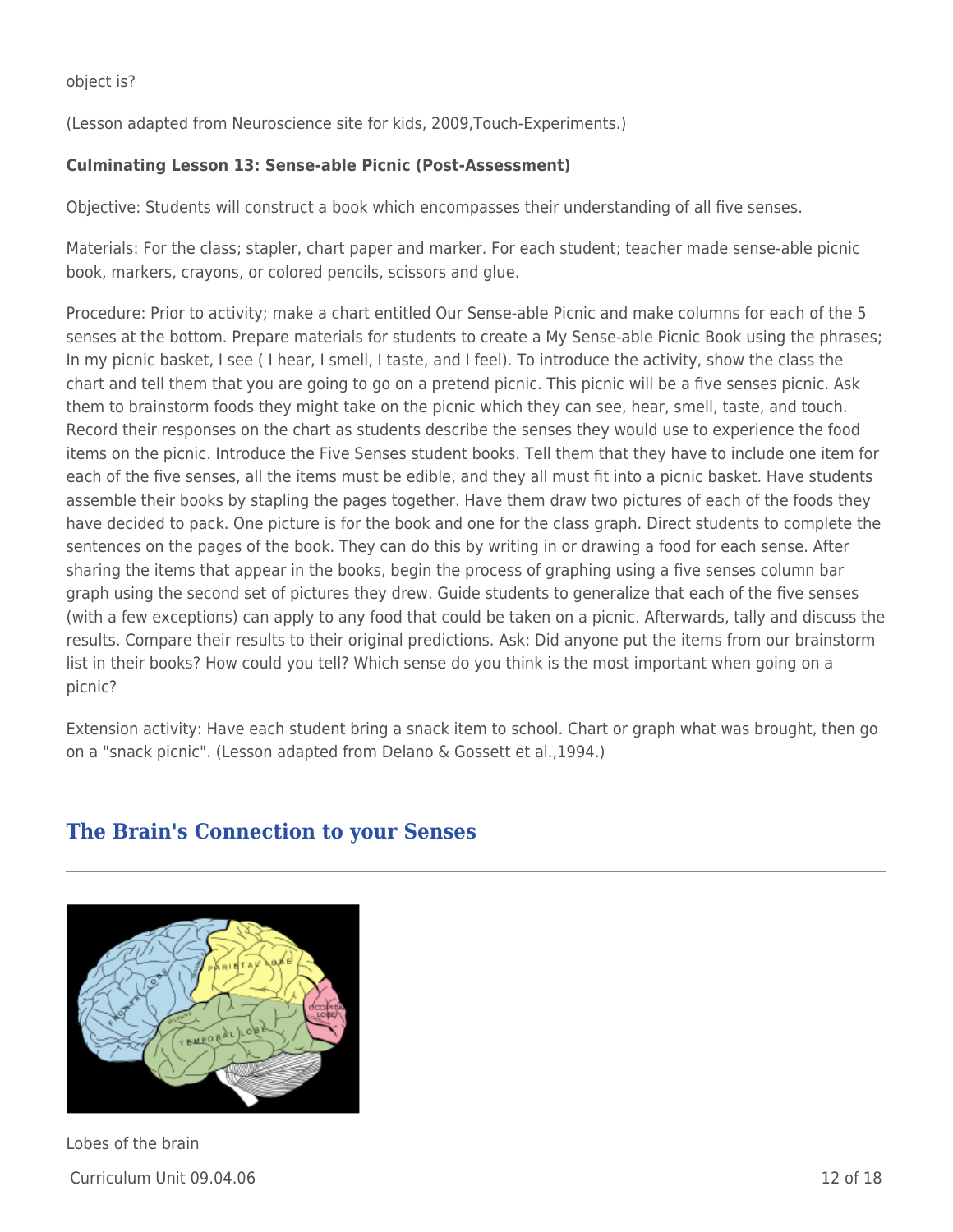Principal fissures and lobes of the cerebrum viewed laterally. Figure 728 from Gray's Anatomy.28 November 2006 Vectorized in CorelDraw by Mysid, based on the online edition of Gray's Anatomy. http://commons.wikimedia.org/wiki/File%3AGray728.svg?uselang=en

The brain can be divided into four different sections, called lobes. The lobes control our emotions, reasoning, hearing, vision, and much more.

### **Frontal Lobe**

Located in the front of your brain around your forehead, the frontal lobe is responsible for emotions, reasoning, planning, movement, and parts of speech. It's connected to purposeful acts such as creativity, judgment, problem solving, and planning as well.

### **Parietal Lobe**

Located behind the frontal lobes above the temporal lobes and at the top back of the brain, the parietal lobes are connected with the processing of nerve impulses related to the senses, such as touch, pain, taste, pressure, and temperature. They are responsible for language functions

### **Temporal Lobe**

Located on either side of the brain and just above the ears, the temporal lobes are responsible for hearing, memory, meaning, and language. The temporal lobe also plays a role in emotion and learning. They interpret and processes auditory stimuli.

### **Occipital Lobe**

Located in the back of the brain, the occipital lobe is responsible for the brain's ability to recognize objects. It also controls our vision.

### **Thalamus**

Located in the center of the brain, the thalamus controls your sensory and motor integration. As the thalamus receives information from the senses it sends this information to the cerebral cortex. The thalamus also receives information from the cerebral cortex which it sends to other parts of the brain and brain stem.

## **Resources:**

# **Student Reading List:**

Aliki. (1962). My five senses. New York: Harper Collins Publishers.

This book gives a good overview of the five senses and explains that sometimes we use just one or two senses, sometimes all five.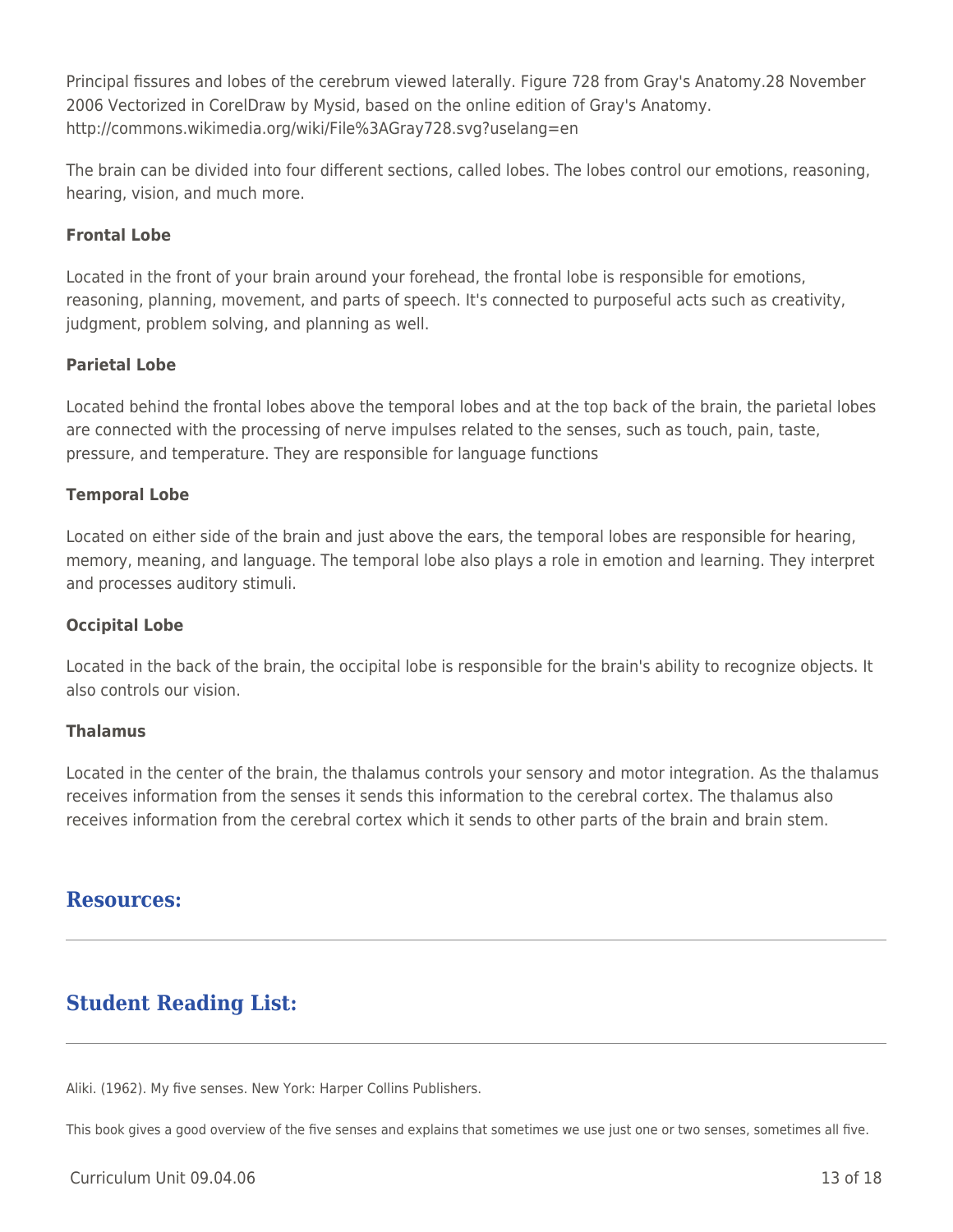Aliki. (1962). My hands. New York: Thomas Y. Crowell.

Describes the parts of the hand and all the things our hands help us to do.

Brighton, C. (1984). My hands, my world. New York: MacMillan Publishers.

Allington, R., L., Cowles, K., & Thrun, R. (1980).

Brown, M.T. (1979). Arthur's eyes. Boston: Little, Brown and Company.

Arthur's friends tease him when he gets glasses, but soon learns to wear them with pride.

Brown, M. T. (1976). Arthur's nose. Boston: Little, Brown and Company.

Unhappy with his nose, Arthur visits the rhinologist to get a new one.

Cole, J. W., & Welch, K. (1977). My nose knows.

Oklahoma City: Economy Company.

Sniffwell is told that his nose is for smelling, and he learns to enjoy the smells found in his environment.

Leaf, M. (1962). Ferdinando the bull. New York: Scholastic.

Ferdinando, unlike other bulls, prefers to sit and smell the flowers, rather than display his strength and ferociousness.

Martin, B. Jr. (1970). Brown bear, brown bear, what do you see? New York: Holt, Rinehart and Winston.

A predictable rhyming book that explores sight, colors, animals, etc., in an entertaining manner.

Miller, Margaret. (1998). My Five Senses. Simon & Schuster Children's Publishing

A simple introduction to the five senses and how they help us experience the world around us.

Rius, M., Parram¨®n, J. M., & Puig, J. J. (1985). The five senses: Hearing. Hauppauge, NY: Barron's Educational Series.

A short scientific explanation of our sense of hearing, with a diagram of the ear.

Rius, M., Parram¨®n, J. M., & Puig, J. J. (1985). The five senses: Taste. Hauppauge, NY: Barron's Educational Series.

A short scientific explanation of our sense of taste.

Roca, Nuria (2006). 5 Senses. Hauppauge, NY: Barron's Educational Series, Incorporated

Beginning readers follow the activities of two children who take delight in discovering the world around them.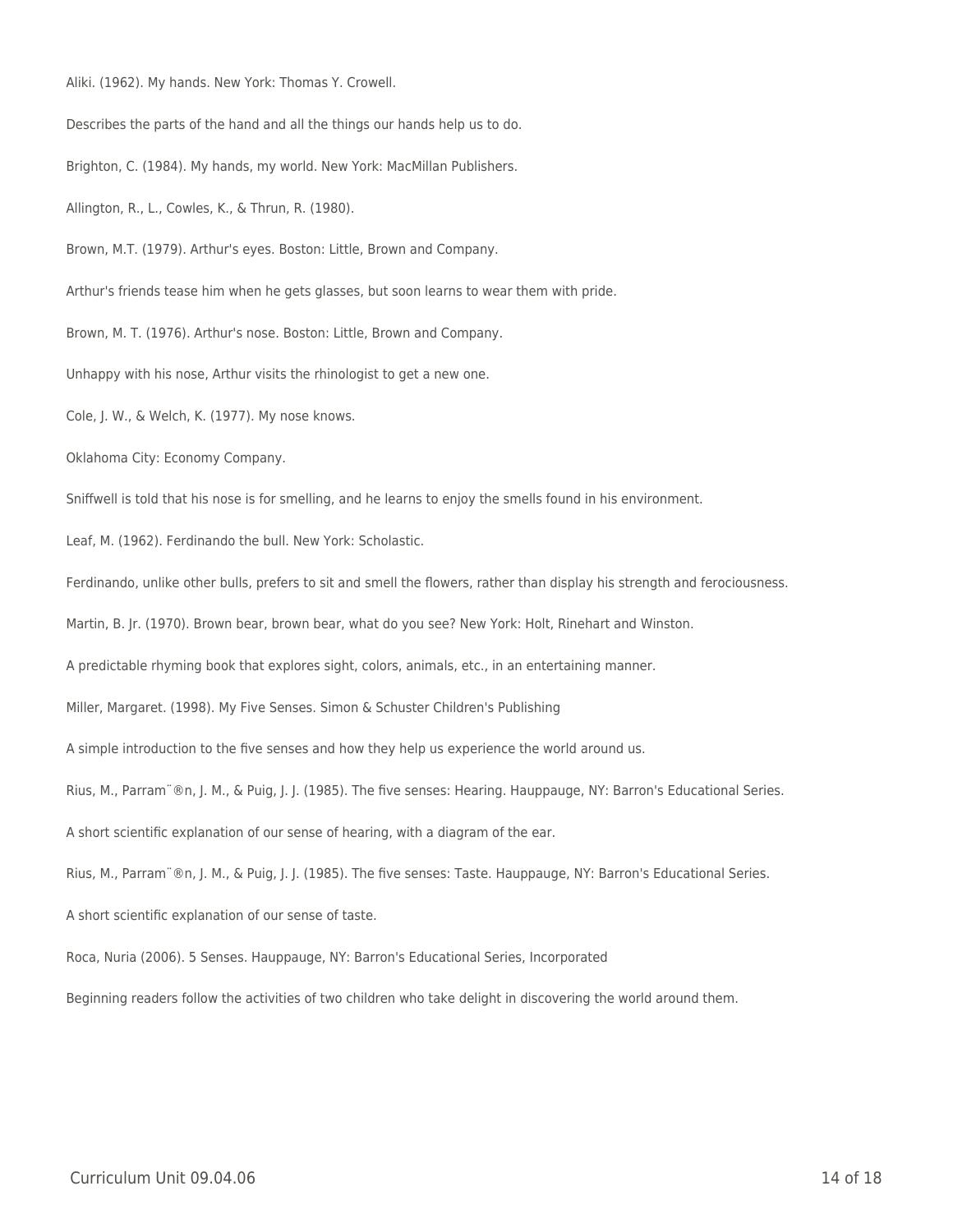## **Teacher Resources:**

Abruscato, J., Fossaceca, J. W., Hassard, J., & Peck, D. (1984). Holt science. New York: Holt, Rinehart and Winston.

A basic introduction to the nervous system and senses.

Baines, F. (1998). Senses: How We Connect With The World. Danbury: Grolier Educational.

After a brief introduction to the senses and nervous system

Bennett, P. (1998).My Brain and Senses. Parsippany, NJ: Silver Press.

A basic introduction to the nervous system and senses.

Cole, C. and Degen, B. (1999). The Magic School Bus Explores the Senses .New York: Scholastic.

The book includes a huge amount of information about the five senses, yet it is done in such a wacky and interesting way.

Fulbright, R.K. (2001). Functional MR Imaging of Regional Brain Activation Associated with the Affective Experience of Pain, American Journal of Roentgenology, vol. 177

Freud, S.(1923) The Ego and the Id -Das Ich und Das Es. W. W. Norton & Company

In 1923, in this volume, Freud worked out important implications of the structural theory of mind that he had first set forth three years earlier in Beyond the ...Pleasure Principle. The Ego and the Id ranks high among the works of Freud's later years.

Poppe, C. A., & Van Matre, N. A. (1985). Science learning centers for the primary grades. West Nyack, NY:

Center for Applied Research in Education.

Rius, M, (1985) Sight. Hauppauge, NY: Barron's Educational Series, Incorporated

Text and illustrations present pleasant sights we can see. Included is a short scientific explanation of our sense of sight, with a diagram of the eye.

Sacks, O. (1985) The Man Who Mistook His Wife for a Hat. New York, NY: Simon & Schuster Adult Publishing Group

Oliver Sacks tells the stories of individuals afflicted with fantastic perceptual and intellectual aberrations: patients who have lost their memories and with them the greater part of their pasts; who are no longer able to recognize people and common objects; who are stricken with violent tics and grimaces or who shout involuntary obscenities; whose limbs have become alien; who have been dismissed as retarded yet are gifted with uncanny artistic or mathematical talents.

Suzuki, David (1996). Looking at Senses. Stoddart Publishing Co., Canada

Tells about the common human senses such as sight, hearing, taste, and touch, and also about the more uncommon ones, such as ESP.

Trostle, S. L., & Yawkey, T. D. (1990). Integrated learning activities for young children (Getting Started).Boston: Allyn and Bacon.

#### $C$ urriculum Unit 09.04.06 15 of 18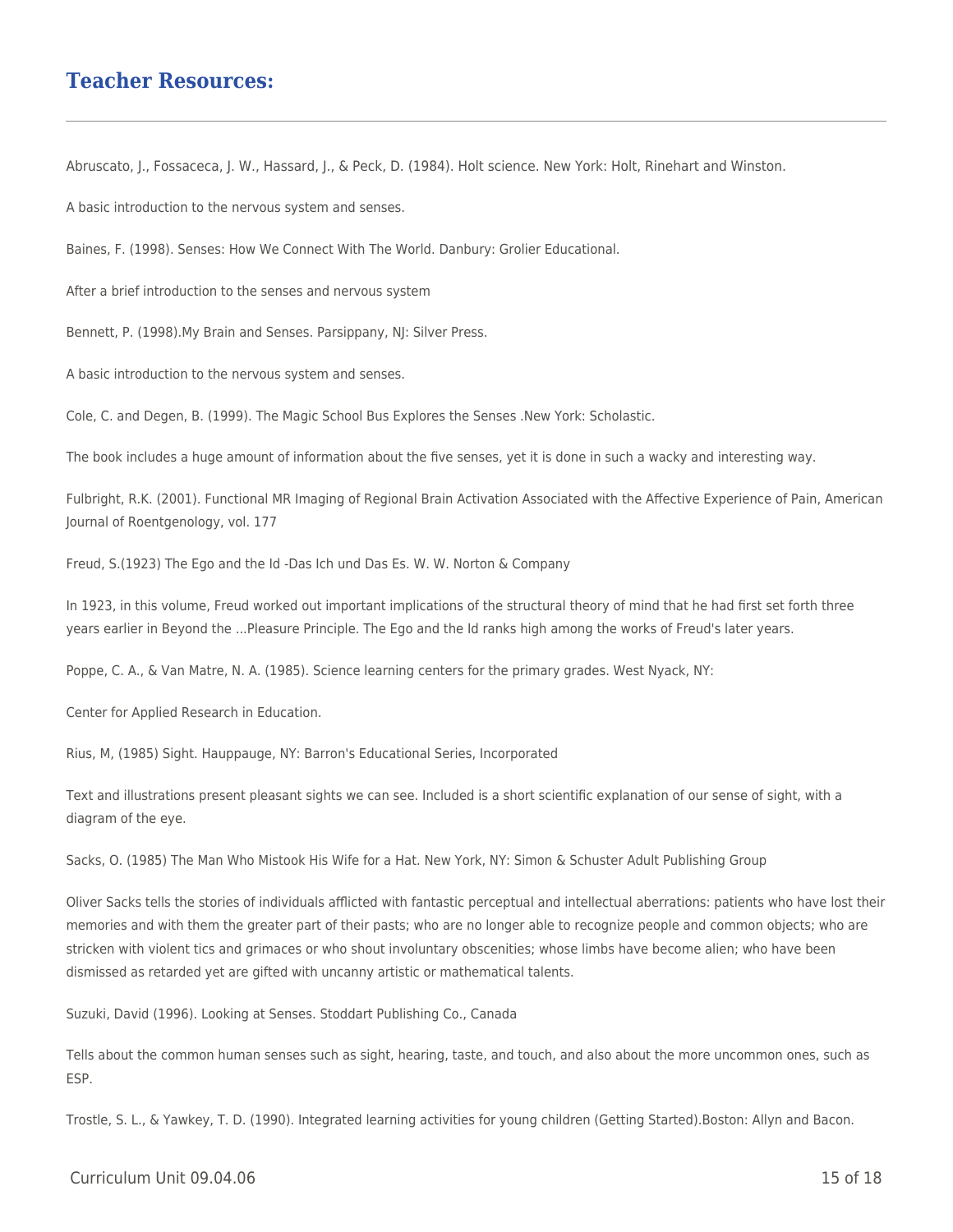Ziefert, H. (2002).You Can't Taste a Pickle With Your Ear. New York: Blue Apple Books.

A good choice for those who want a brief introduction to the senses.

## **References**

Audiometer. (2009). In Wikipedia, The Free Encyclopedia. Retrieved June 11, 2009, from http://en.wikipedia.org/w/index.php?title=Audiometer&oldid=295857358

Chaudhari, N., and M.A. Landin and S.D. Roper.(2000). A metabotropic glutamate receptor variant functions as a taste receptor. Nature Neuroscience 3, no. 2

Delano, J.& Gossett, C.S.& Kammer, V.& Welk, V. & Wood, C. (1994). Sense-able Science. Fresno,CA.: AIM Educational Foundations.

Hain, T.C., MD, 2008, Hearing Testing. Retrieved June 11, 2009, from http://www.american-hearing.org/testing/hearing\_test.html#audiometry

Hearing (sense). (2009). In Wikipedia, The Free Encyclopedia. Retrieved June 18, 2009, from http://en.wikipedia.org/w/index.php?title=Hearing\_(sense)&oldid=297262677

National Institute on Deafness and Other Communication Disorders (n.d.). National Institute on Deafness and Other Communication Disorders health disparities strategic plan fiscal years 2004-2008. Retrieved June, 2009 from www.nidcd.nih.gov/about/plans/strategic/health\_disp.asp.

National Institute on Deafness and Other Communication Disorders (n.d.). It's a Noisy Planet. Protect Their Hearing. Retrieved June, 2009 from http://www.noisyplanet.nidcd.nih.gov/press/protect.htm

Neuroscience for Kids (n.d.). Taste-Gustation. Retrieved June, 2009 from http://www.dls.ym.edu.tw/neuroscience/chtaste.html

Neuroscience for Kids (n.d.).Touch Experiments. Retrieved June, 2009 from

http://faculty.washington.edu/chudler/chtouch.html

Olfaction. (2009). In Wikipedia, The Free Encyclopedia. Retrieved June 29, 2009, from http://en.wikipedia.org/w/index.php?title=Olfaction&oldid=299216244

Sense. (2009). In Wikipedia, The Free Encyclopedia. Retrieved June 29, 2009, from http://en.wikipedia.org/w/index.php?title=Sense&oldid=299227476

Taste. (2009). In Wikipedia, The Free Encyclopedia. Retrieved July 22, 2009, from http://en.wikipedia.org/w/index.php?title=Taste&oldid=303474012

The Southwest Educational Development Laboratory SEDL (2009). Unit K Five Senses.

Retrieved June, 2009 from www.sedl.org/scimath/pasopartners/pdfs/fivesenses.pdf

The New World Encyclopedia. (n.d.) Sense. Retrieved June, 2009 from http://www.newworldencyclopedia.org/entry/Sense

 $C$ urriculum Unit 09.04.06 16 of 18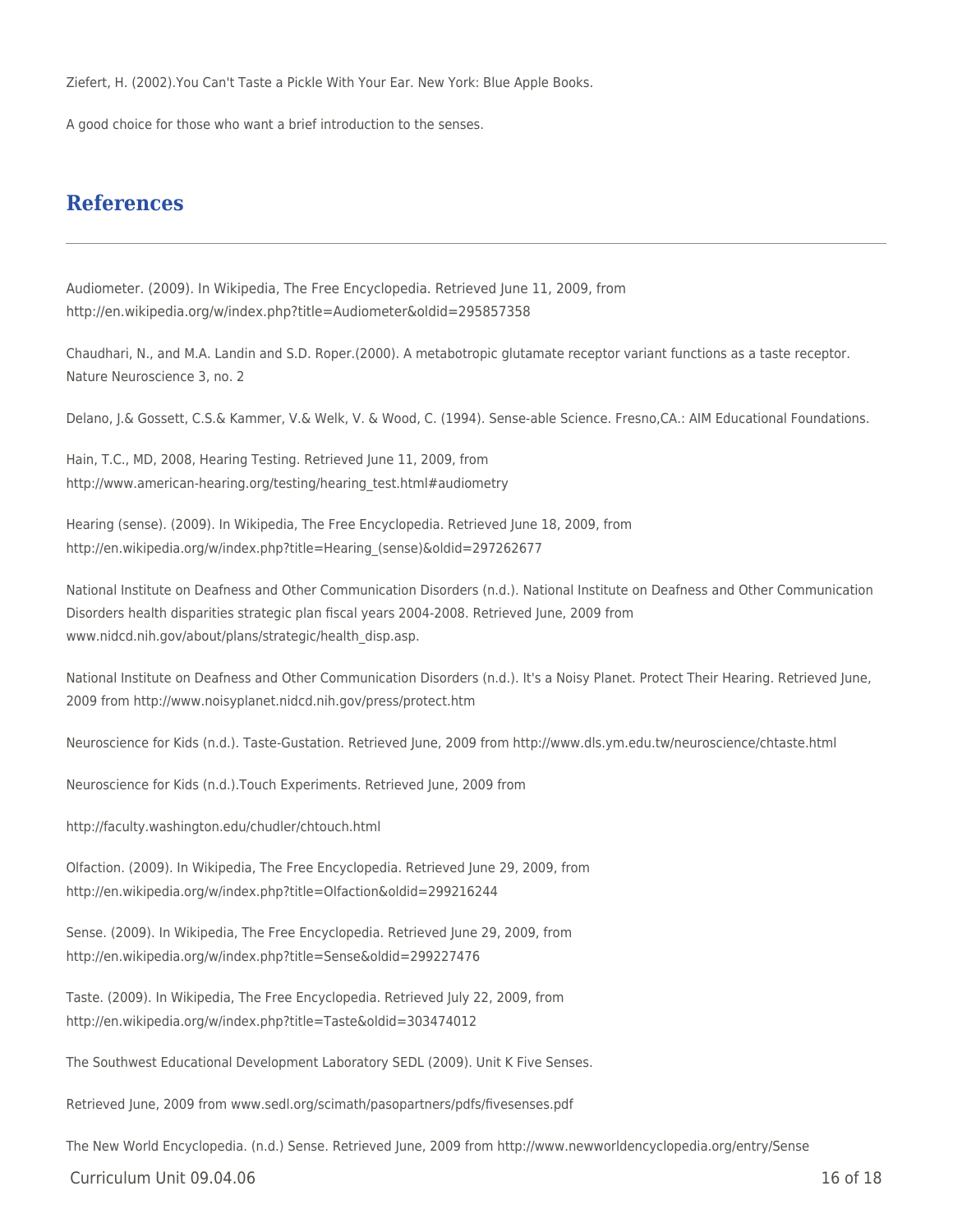U.S. Department of Health & Human Services-National Institutes of Health National Institute on Deafness and Other Communication Disorders (2008) NIDCD Fact Sheet: Noise-Induced Hearing Loss. Retrieved June, 2009 from http://www.nidcd.nih.gov/staticresources/health/hearing/NoiseInducedHearingLoss.pdf

Visual perception. (2009). In Wikipedia, The Free Encyclopedia. Retrieved June 23, 2009, from http://en.wikipedia.org/w/index.php?title=Visual\_perception&oldid=298137286

# **Appendix**

# **Standards**

This unit will be integrated directly through language arts and technology to meet CT Health and Science Standards. The Connecticut Science Standards for Kindergarten state objects have properties that can be observed and used to describe similarities and differences. The Core Science Curriculum Framework states that some properties can be observed with the senses, and others can be discovered by using simple tools or tests.

The grade level expectations are:

- 1) Students should be able to match each of the five senses with its associated body part and the kind of information it perceives.
- 2) Students should be able to make scientific observations using the five senses, and distinguish between an object's observable properties and its name or its uses.
- 3) Students should be able to classify organisms or objects by one and two observable properties and explain the rule used for sorting (e.g., size, color, shape, texture or flexibility).
- 4) Students should be able to use simple tools and nonstandard units to estimate or predict properties such as size, heaviness, magnetic attraction and float/sink.
- 5) Students should be able to describe properties of materials such as wood, plastic, metal, cloth or paper and sort objects by the material from which they are made.
- 6) Students should be able to count, order and sort objects by their observable properties.

(Connecticut State Department of Education March 2009).

Additionally, this unit is aligned with New Haven Pubic School's student goals which list the following standards and indicators:

1) K.1 Objects have properties that can be observed and used to describe similarities and differences.